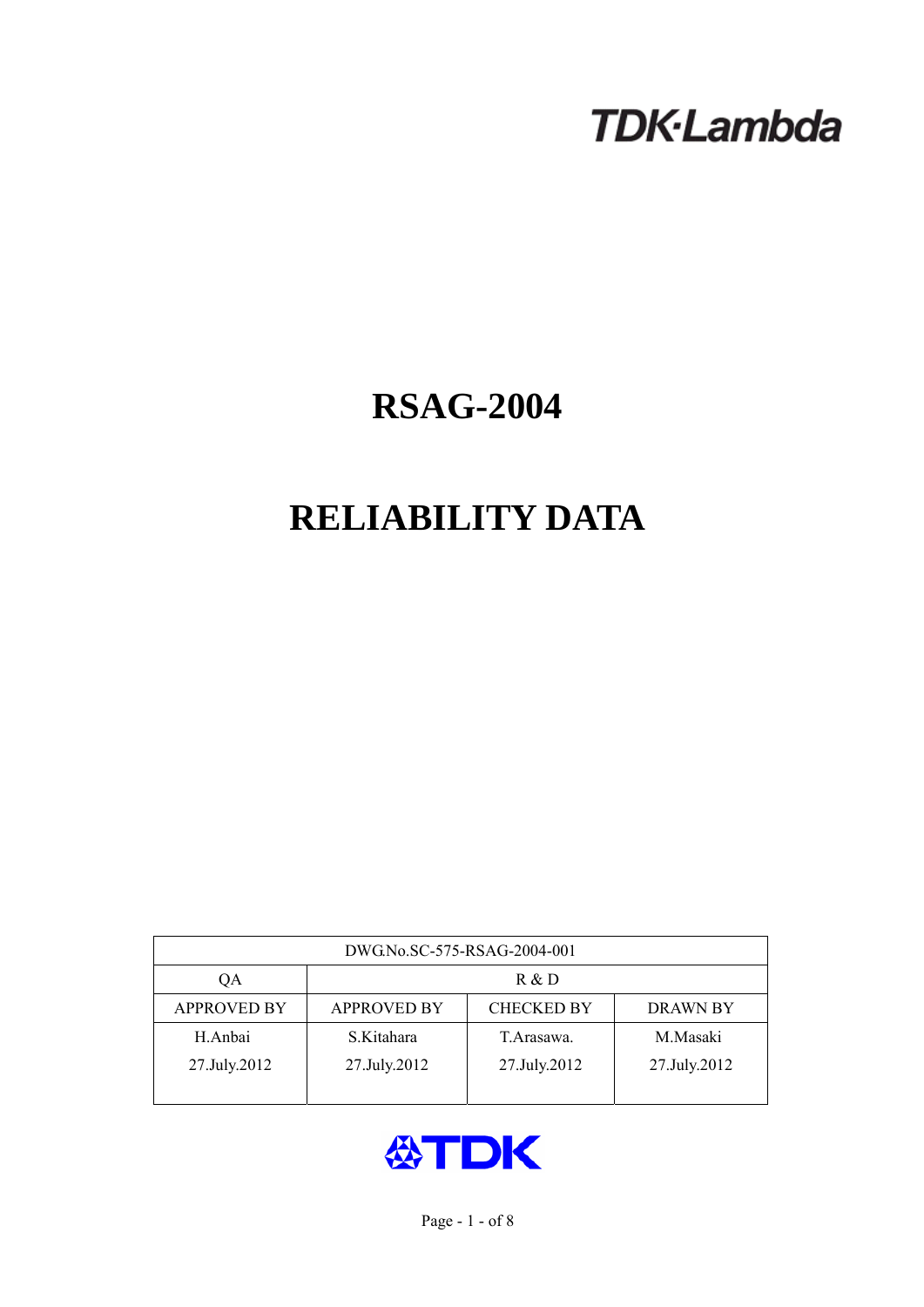## INDEX

|                                     | Page   |
|-------------------------------------|--------|
| 1. Calculated Values of MTBF        | Page-3 |
| 2. Vibration Test                   | Page-4 |
| 3. Heat Cycle Test                  | Page-5 |
| 4. Humidity Test                    | Page-6 |
| 5. High Temperature Resistance Test | Page-7 |
| 6. Low Temperature Storage Test     | Page-8 |

The following data are typical values. As all units have nearly the same characteristics, the data to be considered as ability values.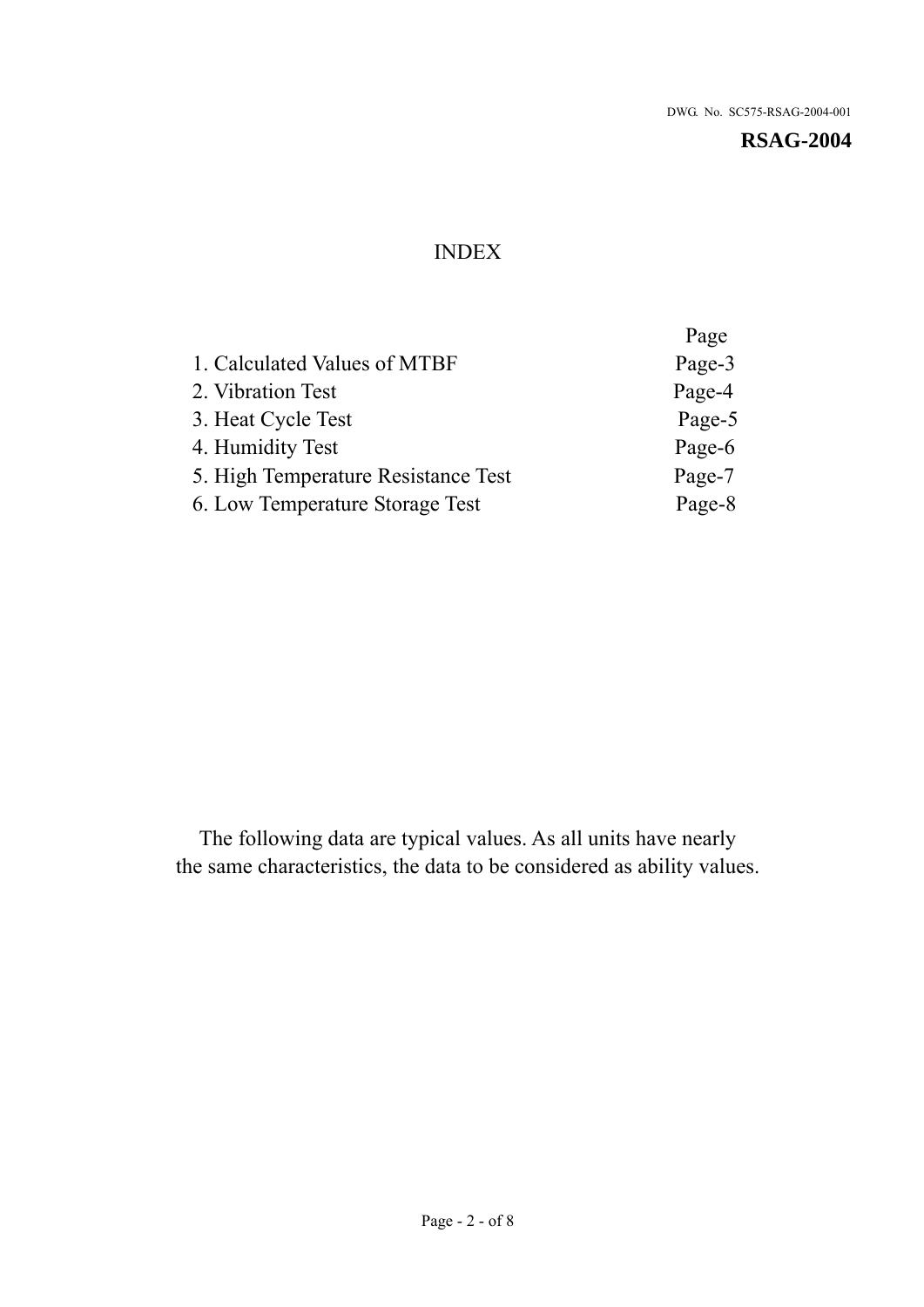1. Calculated Values of MTBF

MODEL: RSAG-2004

(1)Calculating Method

Calculated Based on parts stress Reliability projection of MIL-HDBK-217F NOTICE2.

Individual failure rates  $\lambda$  G is given to each part and MTBF is

Calculated by the count of each part.

$$
MIBF = \frac{1}{\lambda_{\text{expap}}} = \frac{1}{\sum_{i=1}^{n} N_i (\lambda_{\text{G}} \pi_Q)_i} \times 10^6 \text{ (hours)}
$$

| $\lambda$ equip | : Total equipment failure rate (Failure / 106 Hours)            |
|-----------------|-----------------------------------------------------------------|
| $\lambda$ G     | : Generic failure rate for the <i>i</i> th generic part         |
|                 | (Failure/ 106 Hours)                                            |
| Ni              | : Quantity of i th generic part                                 |
| N               | : Number of different generic part categories                   |
| $\pi Q$         | : Generic quality factor for the i th generic part( $\pi Q=1$ ) |

## (2)MTBF Values

GF: Ground, Fixed

 $MTBF = 13,583,265$  (Hours)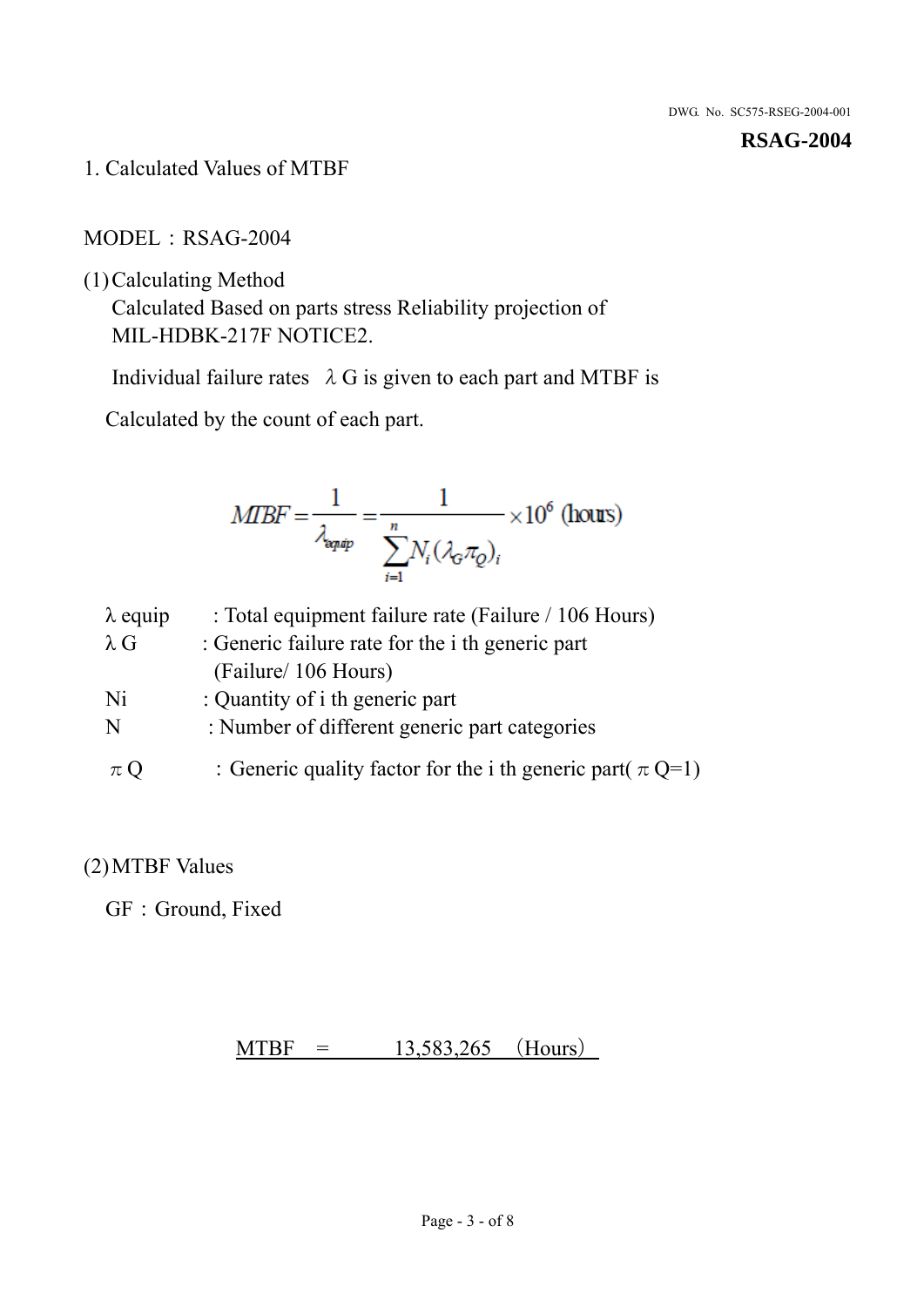#### 2. Vibration Test

## MODEL: RSAG-2004 (Representation Product : RSEG-2006)

- (1)Vibration Test Class Frequency Variable Endurance Test
- (2)Equipment Used Controller VS-1000-6, Vibrator 905-FN (IMV CORP.)
- (3)The Number of D.U.T (Device Under Test) 6 units
- (4) Test Conditions Frequency : 10~55Hz Amplitude : 1.5mm,Sweep for 1 min. Dimension and times : X,Y and Z Directions for 2 hours each.
- (5)The Method Fix the D.U.T on the fitting-stage
- (6)Test Results PASS

| Check item                        | Spec.                                |                   | <b>Before Test</b> | <b>After Test</b> |
|-----------------------------------|--------------------------------------|-------------------|--------------------|-------------------|
| Attenuation(dB)                   | Differential Mode: 25dB min.         | $1.5$ MHz         | 41.32              | 40.97             |
|                                   |                                      | 30 MHz            | 52.68              | 52.63             |
|                                   | Common Mode: 25dB min.               | 1 MHz             | 34.18              | 34.28             |
|                                   |                                      | 20 MHz            | 35.14              | 35.40             |
| Leakage Current (mA)              | $0.75mA$ max. $(250V, 60Hz)$         | Line1             | 0.47               | 0.47              |
|                                   |                                      | Line <sub>2</sub> | 0.47               | 0.47              |
| DC Resistance (m $\Omega$ )       | $100 \text{ m}\Omega$<br>max.        |                   | 0.51               | 0.51              |
| <b>Test Voltage</b>               | $L-L$ : 1768Vdc 60sec.               |                   | OK                 | OK                |
|                                   | $L-E$ : 1500Vdc 60sec.               |                   |                    |                   |
| Isolation Resistance(M $\Omega$ ) | 100<br>$M\Omega$ min.(500Vdc 60sec.) |                   | $2.16\times E5$    | $2.25\times E5$   |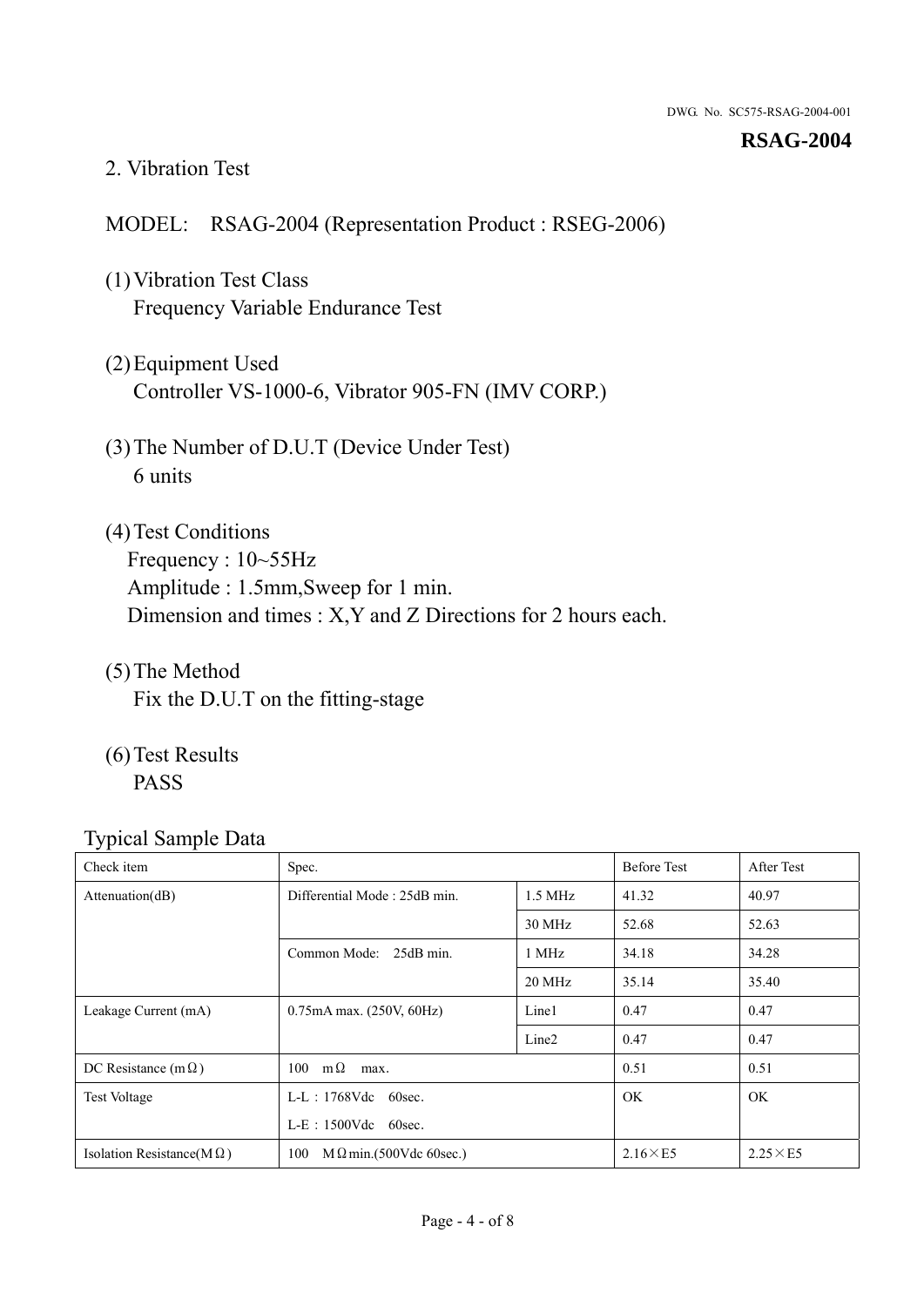## 3. Heat Cycle Test

## MODEL: RSAG-2004 (Representation Product : RSEG-2006)

## (1)Equipment Used TEMPERATURE CHAMBER TSA-71H-W (ESPEC CORP.)

- (2)The Number of D.U.T (Device Under Test) 6 units
- 1 cycle (3)Test Conditions 30<sub>min</sub>  $+85^{\circ}$ C 3min. Ambient Temperature : -25~+85℃ Test Cycles: 100 cycles  $-25^{\circ}$ C 30min.

(4)The Method

Before the test check if there is no abnormal characteristics and put the D.U.T in the testing chamber. Then test it in the above cycles, After the test is completed leave it for 1 hour at room temperature and check it if there is no abnormal each characteristics.

#### (5)Test Results PASS

| ╯┸<br>Check item                  | Spec.                                |                   | <b>Before Test</b> | After Test      |
|-----------------------------------|--------------------------------------|-------------------|--------------------|-----------------|
| Attention(dB)                     | Differential Mode: 25dB min.         | $1.5$ MHz         | 41.43              | 41.14           |
|                                   |                                      | 30 MHz            | 56.11              | 56.07           |
|                                   | Common Mode: 25dB min.               | 1MHz              | 34.23              | 34.33           |
|                                   |                                      | 20 MHz            | 35.55              | 35.44           |
| Leakage Current (mA)              | 0.75mA max. (250V, 60Hz)             | Line1             | 0.45               | 0.45            |
|                                   |                                      | Line <sub>2</sub> | 0.45               | 0.45            |
| DC Resistance (m $\Omega$ )       | $100 \quad m\Omega$<br>max.          |                   | 0.48               | 0.50            |
| <b>Test Voltage</b>               | $L-L$ : 1768Vdc 60sec.               |                   | OK.                | OK.             |
|                                   | $L-E$ : 1500Vdc 60sec.               |                   |                    |                 |
| Isolation Resistance(M $\Omega$ ) | 100<br>$M\Omega$ min.(500Vdc 60sec.) |                   | $3.56\times E5$    | $3.51\times E5$ |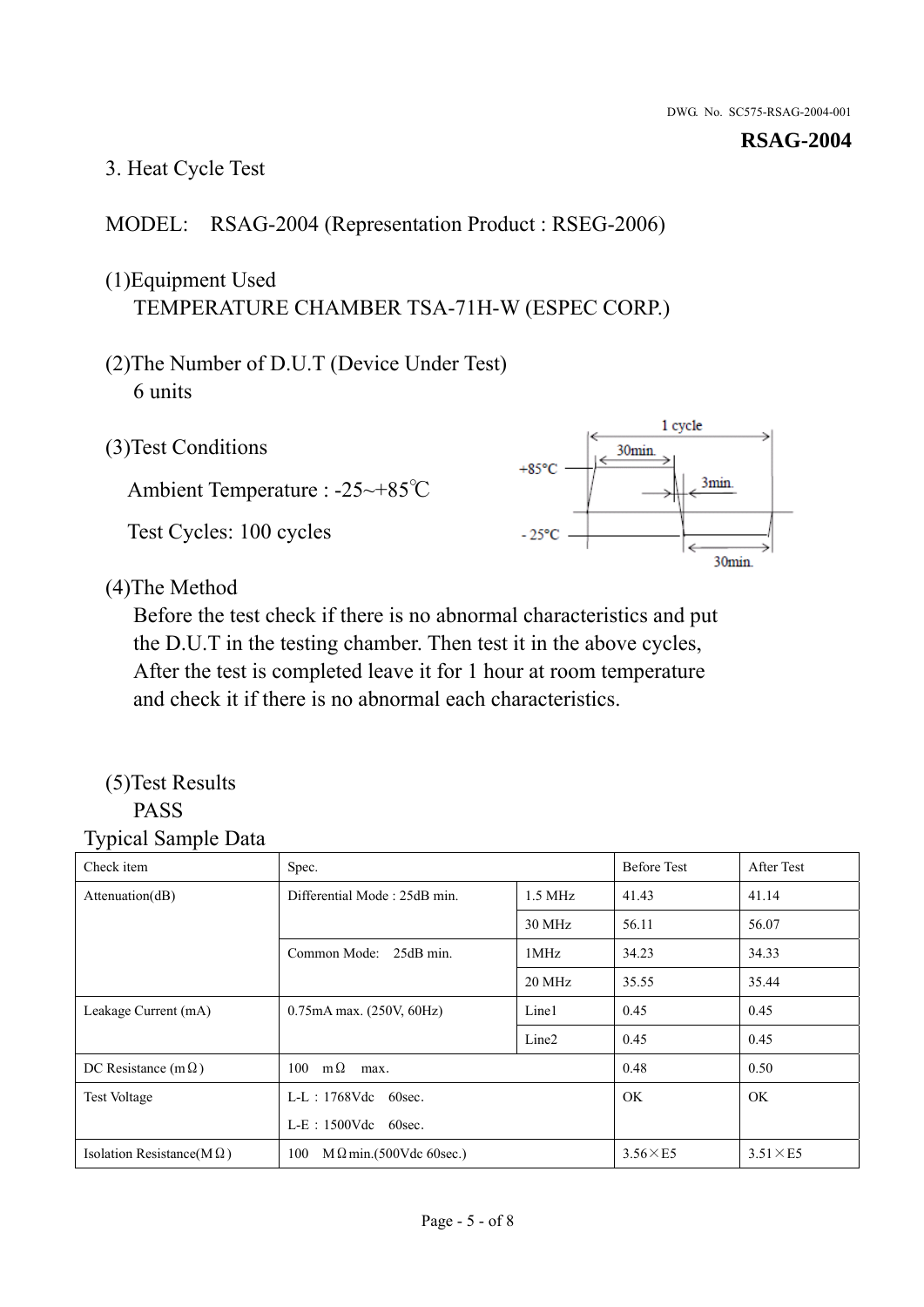## 4. Humidity Test

## MODEL: RSAG-2004 (Representation Product : RSEG-2006)

## (1)Equipment Used TEMP. & HUMID. CHAMBER PR-4KT (ESPEC CORP.)

- (2)The Number of D.U.T (Device Under Test) 6 units
- (3)Test Conditions

Ambient Temperature : +40℃

Test Times: 500 hours Ambient Humidity: 90~95%RH No Dewdrop

## (4)The Method

Before the test check if there is no abnormal characteristics and put the D.U.T in the testing chamber. Then test it in the above conditions. After the test is completed leave it for 1 hour at room temperature and check it if there is no abnormal each characteristics.

## (5)Test Results

## PASS

| Check item                        | Spec.                                     |                   | <b>Before Test</b> | After Test      |
|-----------------------------------|-------------------------------------------|-------------------|--------------------|-----------------|
| Attenuation(dB)                   | Differential Mode: 25dB min.<br>$1.5$ MHz |                   | 40.01              | 39.87           |
|                                   |                                           | 30MHz             | 56.57              | 56.34           |
|                                   | Common Mode: 25dB min.                    | 1MHz              | 31.93              | 31.94           |
|                                   |                                           | 20 MHz            | 35.37              | 35.38           |
| Leakage Current (mA)              | 0.75mA max. (250V, 60Hz)                  | Line1             | 0.47               | 0.47            |
|                                   |                                           | Line <sub>2</sub> | 0.47               | 0.47            |
| DC Resistance (m $\Omega$ )       | $100 \text{m}\,\Omega$<br>max.            |                   | 0.51               | 0.51            |
| <b>Test Voltage</b>               | $L-L$ : 1768Vdc 60sec.                    |                   | OK.                | OK.             |
|                                   | $L-E$ : 1500Vdc 60sec.                    |                   |                    |                 |
| Isolation Resistance(M $\Omega$ ) | $M \Omega$ min.(500Vdc 60sec.)<br>100     |                   | $1.96\times E5$    | $2.06\times E5$ |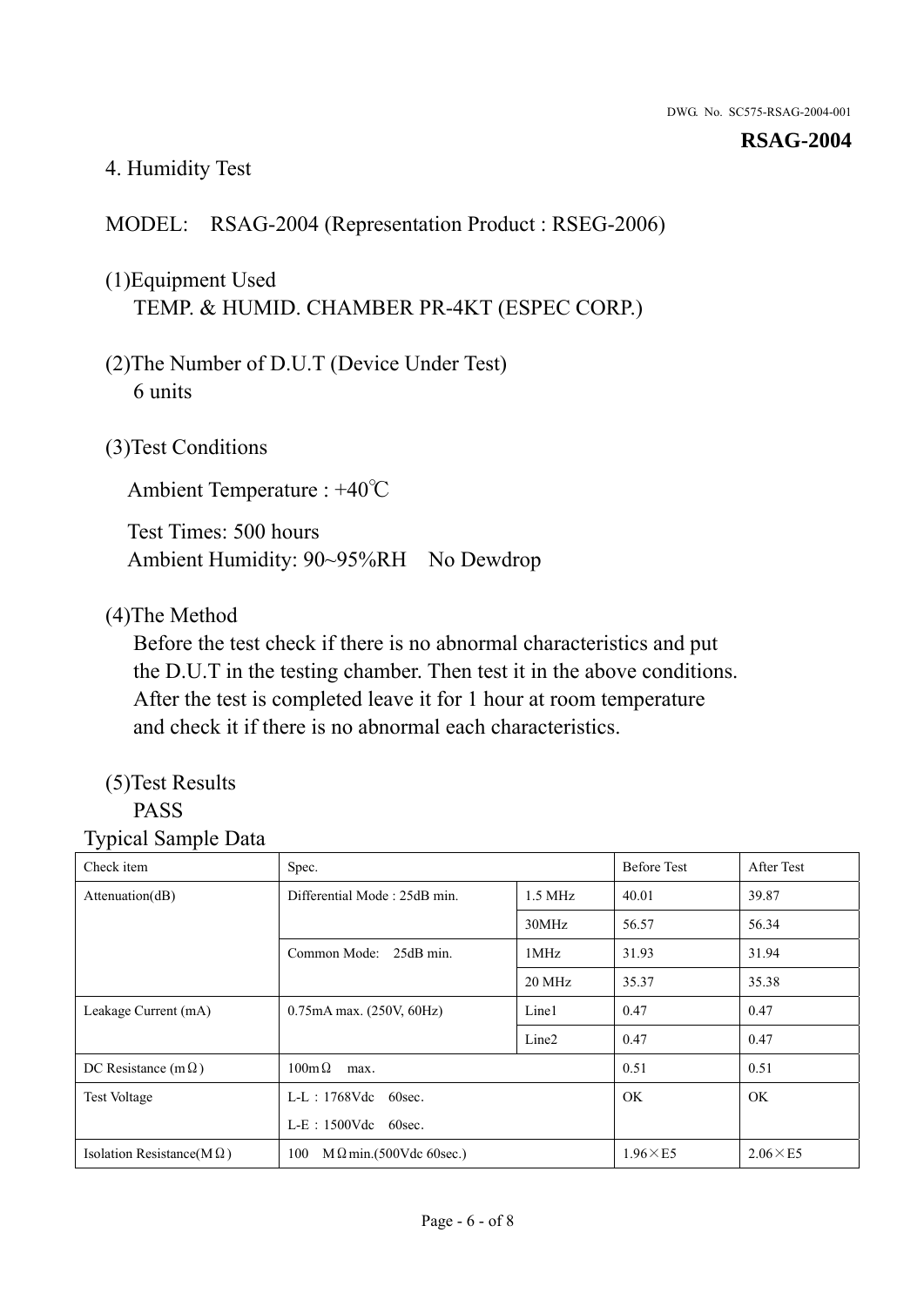#### 5. High Temperature Resistance Test

## MODEL: RSAG-2004 (Representation Product : RSEG-2006)

## (1)Equipment Used TEMPERATURE CHAMBER PHH-300 (ESPEC CORP.)

- (2)The Number of D.U.T (Device Under Test) 6 units
- (3)Test Conditions

Ambient Temperature : +55℃

Test Times: 500 hours Operating: DC 6A

#### (4)The Method

Before the test check if there is no abnormal characteristics and put the D.U.T in the testing chamber. Then test it in the above conditions. After the test is completed leave it for 1 hour at room temperature and check it if there is no abnormal each characteristics.

## (5)Test Results

## PASS

| Check item                        | Spec.                                     |                   | <b>Before Test</b> | After Test      |
|-----------------------------------|-------------------------------------------|-------------------|--------------------|-----------------|
| Attenuation(dB)                   | Differential Mode: 25dB min.<br>$1.5$ MHz |                   | 40.34              | 40.00           |
|                                   |                                           | 30 MHz            | 58.03              | 57.82           |
|                                   | Common Mode: 25dB min.                    | 1MHz              | 33.98              | 34.03           |
|                                   |                                           | 20 MHz            | 35.37              | 35.13           |
| Leakage Current (mA)              | 0.75mA max. (250V, 60Hz)                  | Line1             | 0.48               | 0.48            |
|                                   |                                           | Line <sub>2</sub> | 0.47               | 0.47            |
| DC Resistance (m $\Omega$ )       | $100 \text{m}\,\Omega$<br>max.            |                   | 0.51               | 0.51            |
| <b>Test Voltage</b>               | $L-L$ : 1768Vdc 60sec.                    |                   | OK.                | OK.             |
|                                   | $L-E$ : 1500Vdc 60sec.                    |                   |                    |                 |
| Isolation Resistance(M $\Omega$ ) | $M \Omega$ min.(500Vdc 60sec.)<br>100     |                   | $2.30\times E5$    | $2.43\times E5$ |